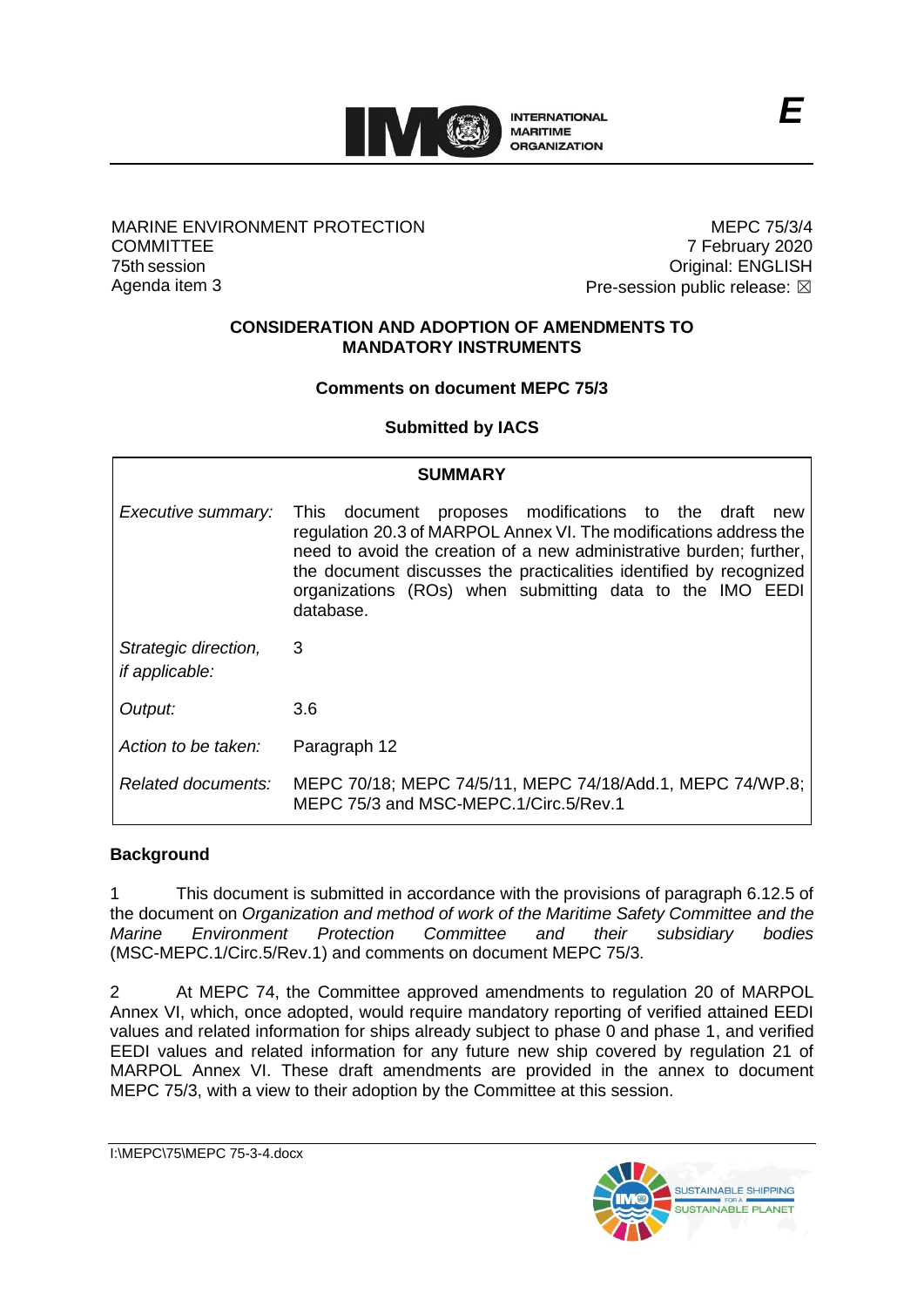#### **Discussion**

3 At MEPC 73, IACS advised that it was satisfied that all IACS Members had provided EEDI data to the Organization for inclusion in the EEDI database (MEPC 73/19, paragraph 5.66.2). In consultation with the IMO Secretariat, IACS has harmonised the reporting provided by its Member Societies, based on a fixed biannual reporting scheme. Further, IACS has established an internal positive reporting process to confirm that IACS Members have submitted and are submitting data according to this biannual reporting scheme (MEPC 73/19, paragraph 5.66.2).

4 Further to the above-mentioned reporting measures, the new draft regulation 20.3.2 of MARPOL Annex VI, if adopted, would introduce a new responsibility for Member States to report attained EEDI data and related information for ships already delivered.

5 Considering the status of the existing database referred to in paragraph 3 and notwithstanding the advice of the IMO Secretariat that it would be technically possible to provide a list of the IMO numbers to the flag Administration of those ships which had already been submitted to the EEDI database (MEPC 74/WP.8, paragraph 36), the application of retrospective reporting would create an unnecessary burden for Member States. Member States would be responsible for identifying, within their registered ships, any possible ship that may not have been reported, then identify involved recognised organisations (ROs) (past and present) and instruct them accordingly.

6 The instructions from the flag Administration to ROs would have to recognize and provide clarity in respect of the process of acquiring attained EEDI data and related information for ships in cases of transfer of Class after delivery. This would need to take into account that the past classification society may not be recognized and duly authorised by that flag State Administration, with no RO Agreement in place.

7 Furthermore, and as an example of the decision to avoid unnecessary burden for Member States, it should be recalled that the Committee, at MEPC 70, having endorsed the additional information to be included in the EEDI database report, agreed that the data already submitted for inclusion in the EEDI database did not need to be updated (MEPC 70/18, paragraph 5.68.2). IACS considers that a similar approach should be applied when considering the amendments to regulation 20 of MARPOL Annex VI.

8 Consequently, IACS recommends that the draft new regulation 20.3.2 of MARPOL Annex VI (paragraph 5 of annex to MEPC 75/3) should not be adopted.

9 As a separate but related issue, IACS considers that the reporting of attained EEDI and related information for passenger ships, other than ro-ro passenger ships and cruise passenger ships with non-conventional propulsion, should not be covered by the new draft regulation 20.3 of MARPOL Annex VI. This is based on the understanding that the mandatory reporting requirement is linked to ships to which regulation 21 of MARPOL Annex VI applies.

# **Proposal**

10 To avoid unnecessary administrative burden for Member States and their ROs, IACS proposes modifications to the approved draft amendments to regulation 20 of MARPOL Annex VI with deletion of draft new regulation 20.3.2 of MARPOL Annex VI, as set out in the annex to this document.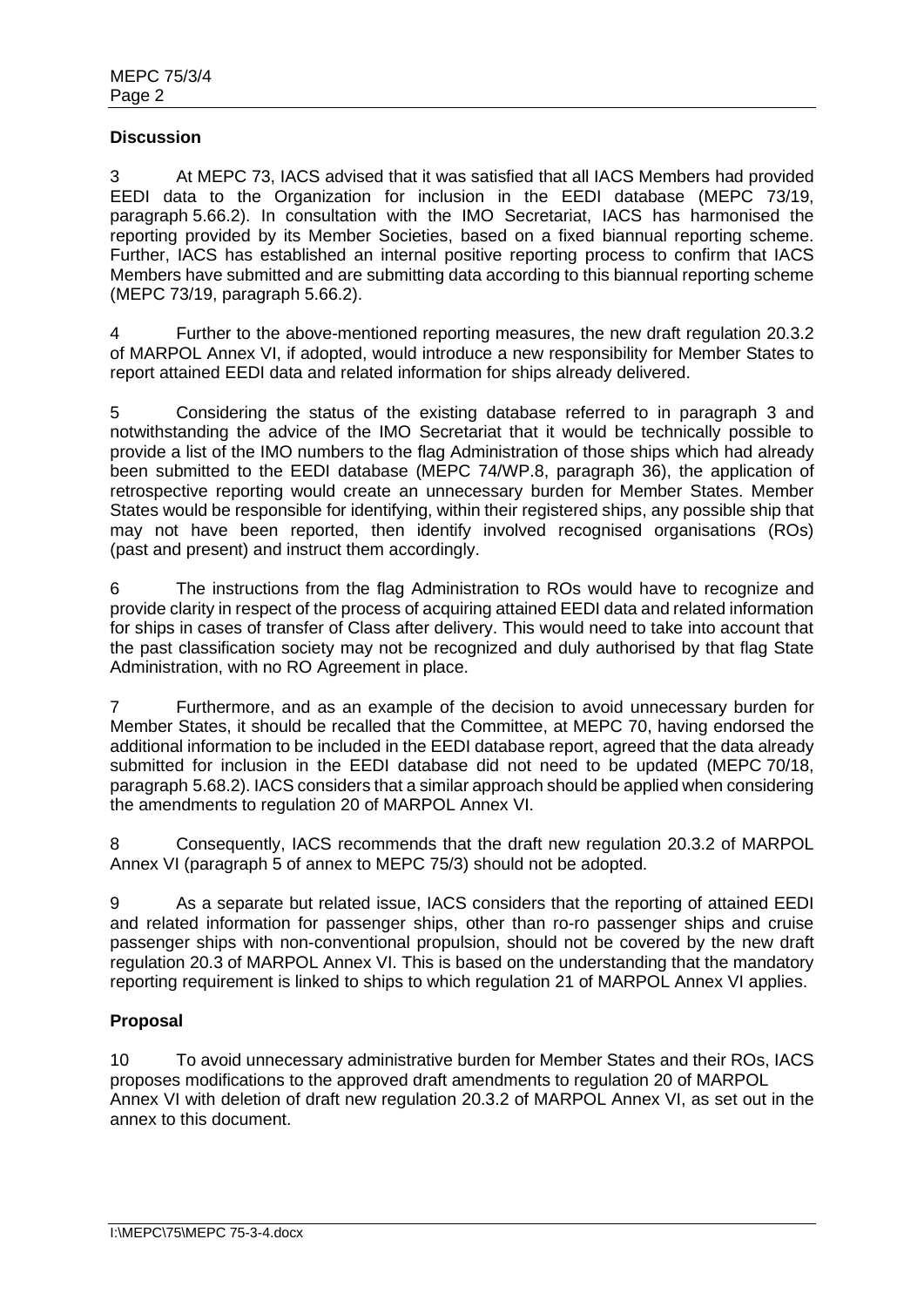11 With reference to the discussion in paragraph 9 above, the Committee is invited to confirm, or otherwise, that the submission of attained EEDI values and related information for passenger ships, other than ro-ro passenger ships and cruise ships having non-conventional propulsion, is not intended for inclusion in the IMO EEDI database.

# **Action requested of the Committee**

- 12 The Committee is invited to consider the foregoing, and as well as:
	- .1 the proposal set out in paragraph 10 and in annex;
	- .2 the proposal set out in paragraph 11 above; and
	- .3 decide as appropriate.

\*\*\*